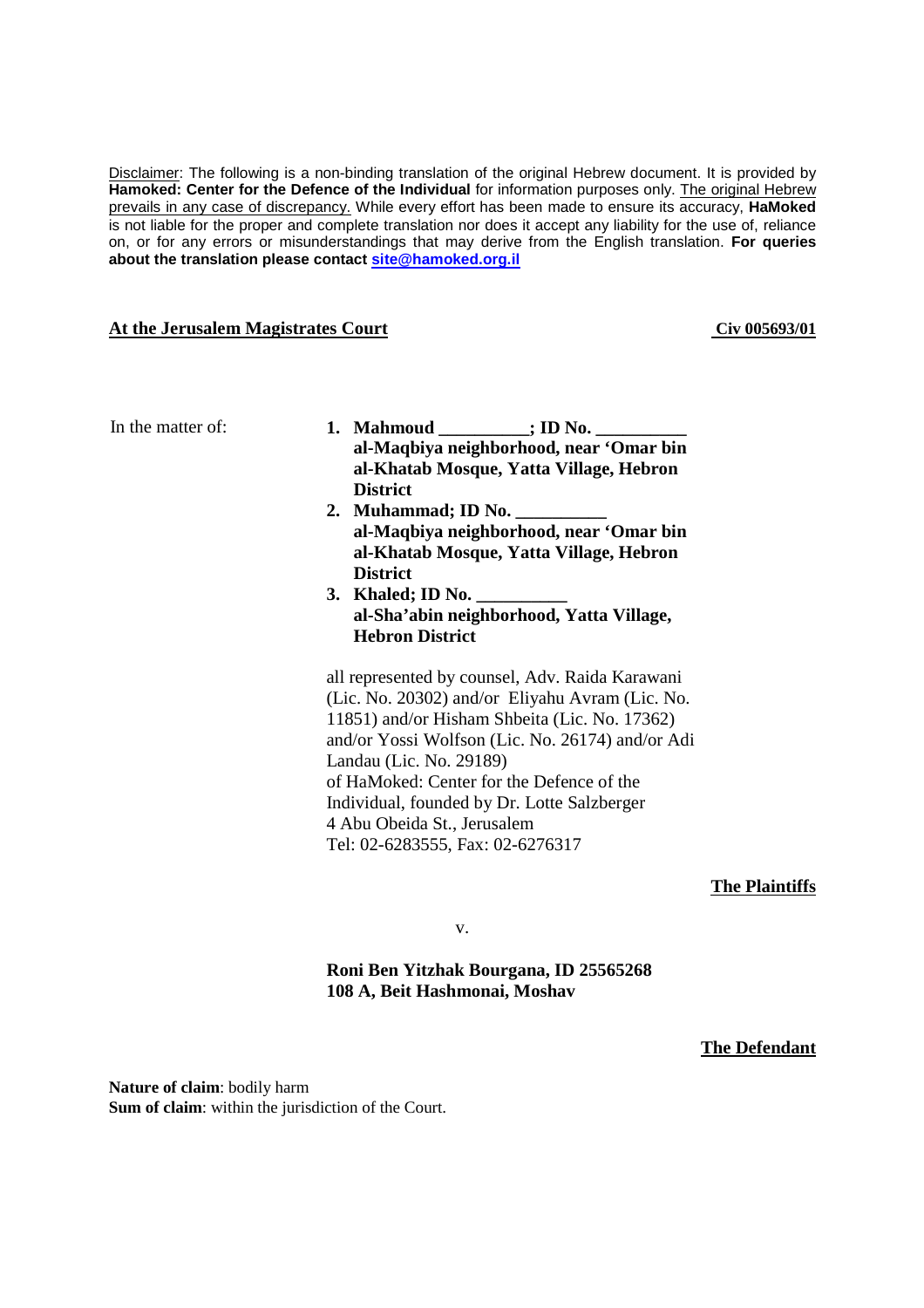# **Statement of Claim incidental to a Criminal Conviction**

- 1. Plaintiff 1 was born on April 20, 1974. He is married and has two minor children.
- 2. Plaintiff 2 was born on November 7, 1962. He is married and has six minor children.
- 3. Plaintiff 3 was born on December 1, 1974. He is single.
- 4. On the date relevant to the Statement of Claim, Plaintiffs 1-3 were working in the goose coop of the Azaria Moshav community. They usually slept in a room near the goose coop. They earned an average of 2,500 shekels per month.
- 5. On the date relevant to the Statement of Claim, the Defendant served as an officer with the Israeli police border police.
- 6. a. On December 14, 1999, the Honorable Court (Justice Y. Noam) convicted the Defendant of assault causing bodily harm under Sec. 380 of the Penal Code 5737 – 1977 (CrimC 234/96). The crime victims were the three Plaintiffs.
	- b. On January 23, 2001, the Honorable Court sentenced the Defendant in CrimC 243/96.
	- c. Once 45 days elapsed from the date of the conviction without an appeal being filed, the judgment became a peremptory rule.
	- d. According to Sec. 77 of the Court Law [incorporated version] 5744-1984, Honorable Justice Noam is requested to hear this claim as a civil claim containing the same facts which constitute the crime of which the Defendant was convicted.
	- e. In accordance with Sec. 17 of the Civil Procedural Regulations 5747-1984 [sic], **the following are attached to this Statement of Claim: A copy of the indictment in CrimC 243/96, marked A and certified copies of the verdict and sentence in CrimC 234/96 (hereinafter: the judgment), marked B and C respectively, and which form an integral part of this Statement of Claim.**

### **The facts of the claim:**

7. The facts of the claim are as detailed in the judgment.

## **The Defendant's liability**

- 8. A. The Plaintiffs claim that the facts that establish the Defendant's liability for the Plaintiffs' damages derive from the judgment and from the provision contained in Sec. 42d of the Evidence Ordinance [new version] 5731-1971 that "the findings and conclusions made by a criminal court shall be considered as if made by a civil court".
	- b. The Defendant is liable for the Plaintiffs' damages as a result of the assault he committed against them in an incident of protracted abuse that occurred on the night of October 19, 1994, as detailed in the judgment, its findings and its conclusions.

### **The Plaintiffs' damages**

9. Plaintiff 1: As a result of the Defendant's acts, Plaintiff 1 suffered injuries to many parts of his person, including the head, back, waist, legs and knees. These injuries caused Plaintiff 1 pain and suffering which persisted for approximately one month. Plaintiff 1 required medical attention. He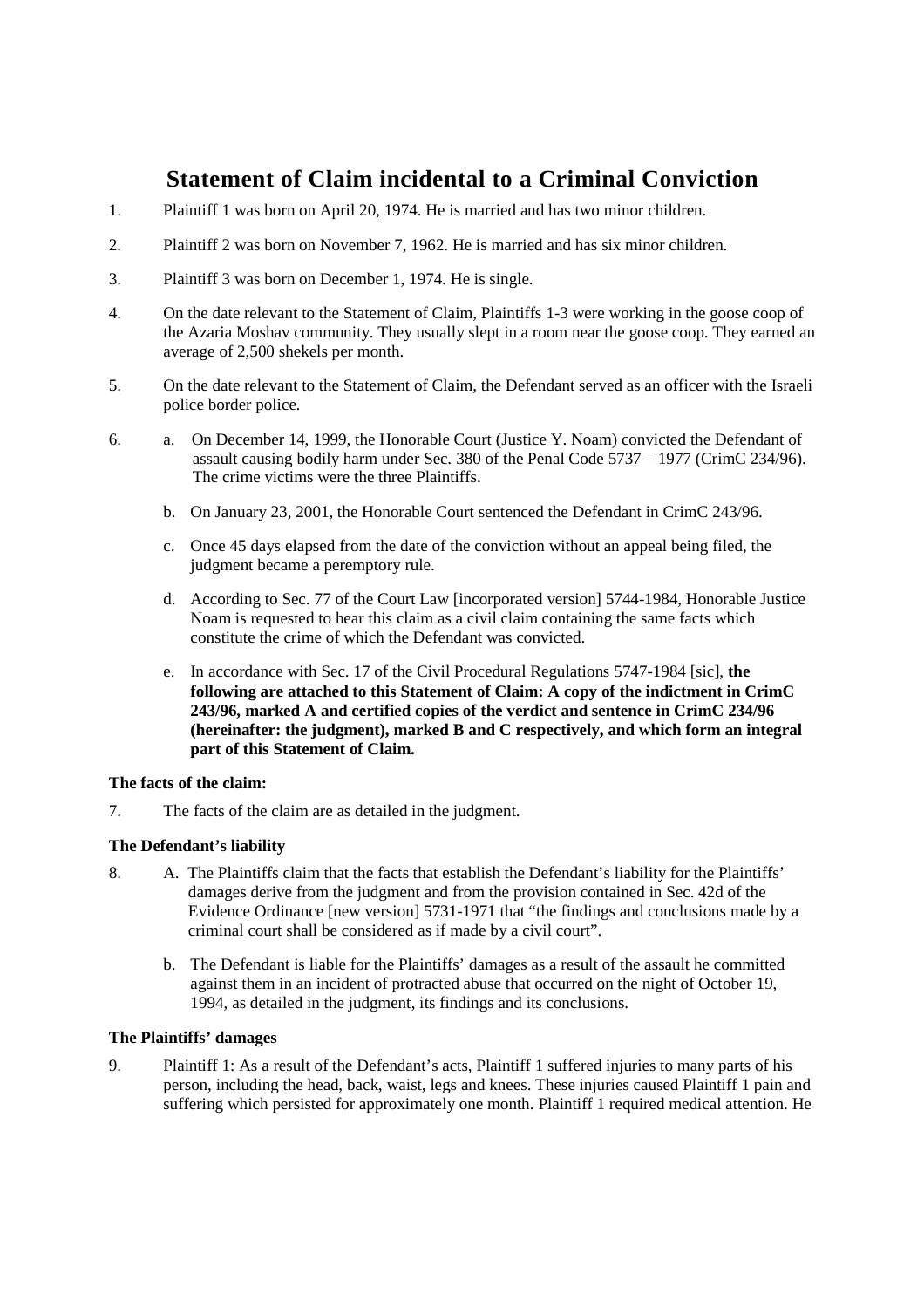took analgesics and was forced to take leave from his work for a month in light of the pain, particularly the headaches and dizziness.

In addition, the Defendant injected Plaintiff 1 in the waist area with an anesthetic and/or agent causing drowsiness which caused drowsiness and convulsions for a number of days. The needle left a painful mark on his body for several days.

#### **A medical certificate given by physician, Dr. Ahmad Muhammad al-Jabur dated March 14, 2001, is attached hereto and marked D. It forms an integral part of this Statement of Claim.**

10. Plaintiff 2: As a result of the Defendant's acts, Plaintiff 2 suffered injuries to his entire body. These injuries caused Plaintiff 2 severe headaches as well as back, abdominal and testicular pain. Plaintiff 2 suffered bruises and subcutaneous hemorrhages all over his body. Plaintiff 2 required medical attention, took analgesics and was forced to take leave from work for a month due to his pain.

#### **A medical certificate given by physician, Dr. Ahmad Muhammad al-Jabur dated March 14, 2001, is attached hereto and marked E. It forms an integral part of this Statement of Claim**.

11. Plaintiff 3: As a result of the Defendant's actions, Plaintiff 3 suffered injuries to his entire person, including the legs and knees and particularly in the area in which he had surgery just prior to the incident (the appendix). Plaintiff 3 was also injected with an anesthetic and/or an agent causing drowsiness. Plaintiff 3 required medical attention as a result of the severe pain, convulsions, general weakness and dizziness. He took analgesics and was forced to take leave from work for a month as a result of his pain.

### **A medical certificate given by physician, Dr. 'Abdallah Hussein Hassn Khadra dated March 12, 2001, is attached hereto and marked F. It forms an integral part of this Statement of Claim.**

- 12. The Plaintiffs also suffered humiliation and a violation of their dignity as the Defendant's acts were accompanied by the use of foul language. He also forced them to sing songs praising the border police as they were being beaten and kicked.
- 13. The Defendant's conduct, as detailed in the judgment, caused the Plaintiffs pain, suffering and distress, injured the dignity as human beings and severely humiliated them.
- 14. As a result of the incident, the Plaintiffs suffered mental anguish, plagued by a sense of dread and humiliation after the incident – a feeling that has remained with them to this day.
- 15. As a direct result of the incident, Plaintiff 3 discontinued his work at the goose coop, as he was afraid to enter Israel again. Plaintiff 3 looked for alternative work and found such only after seven months.
- 16. In addition or alternatively, the Plaintiffs argue that they are entitled to compensation for the infringement on their personal autonomy and their right to dignity as a separate and independent head of damages.
- 17. In view of the severity of the incident, as described in the judgment, and particularly in view of the Defendant's status as a police officer in charge of upholding the law and defending the dignity and bodily integrity of others and in view of the Defendant's lack of care for the Plaintiffs' pain, the Honorable Court is requested to rule increased and/or punitive damages against the Defendant, expressing the disdain felt by society in general and the Honorable Court in particular